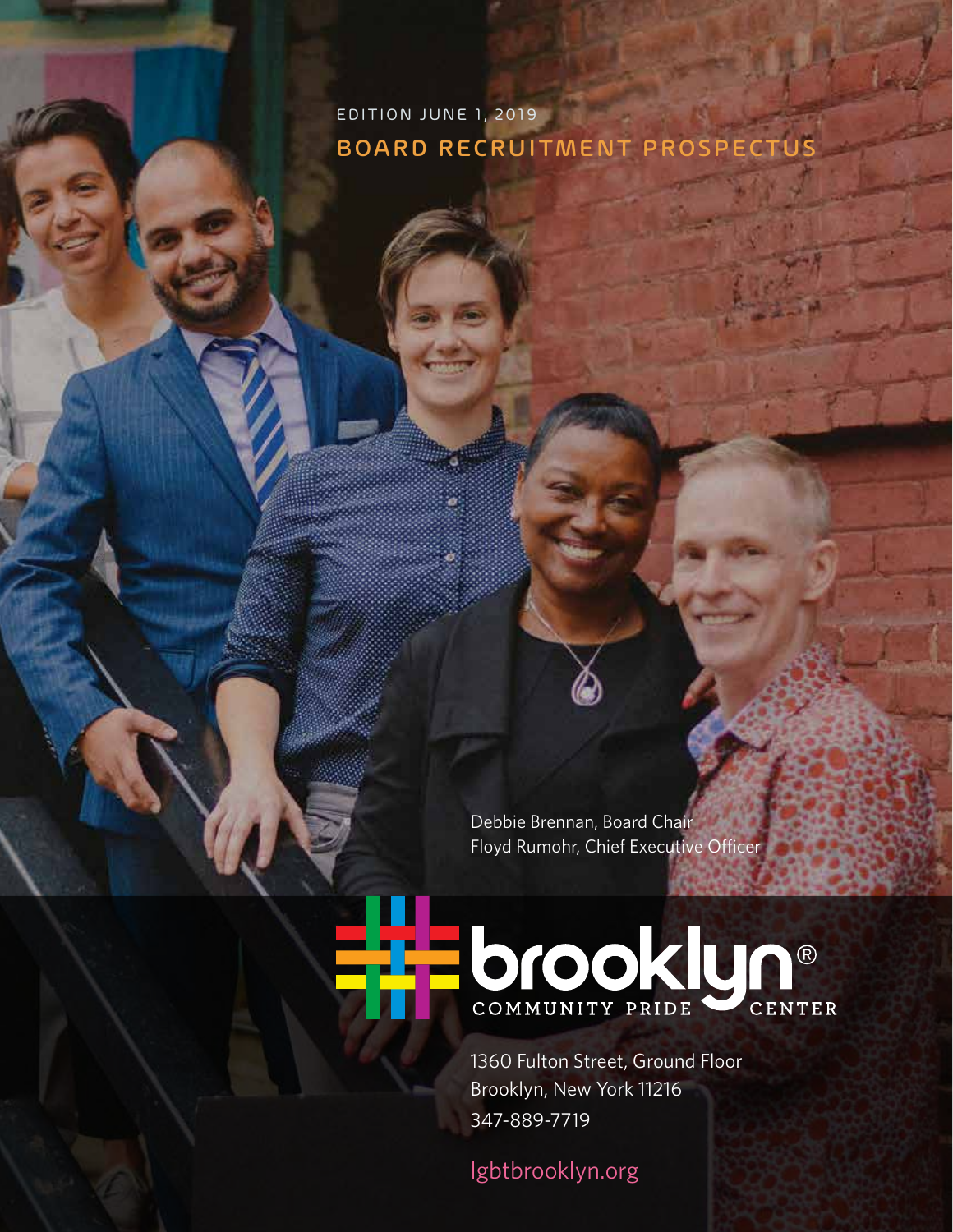#### VISION & MISSION

Brooklyn Community Pride Center will continue growing into Brooklyn's premier network of programs and services for the LGBTQ+ community and our allies to connect, organize, play, and belong. Our mission is to provide services and support to the borough's LGBTQ+ community through original programming and partnerships with other organizations.

#### VALUE PROPOSITION

Across the spectrum from young people to elders, the Brooklyn LGBTQ+ Center enables our community to actively participate in positive, life-affirming activities. We offer a distinctive choice for residents of New York City's largest borough to celebrate, heal, learn, create, organize, relax, socialize, and play.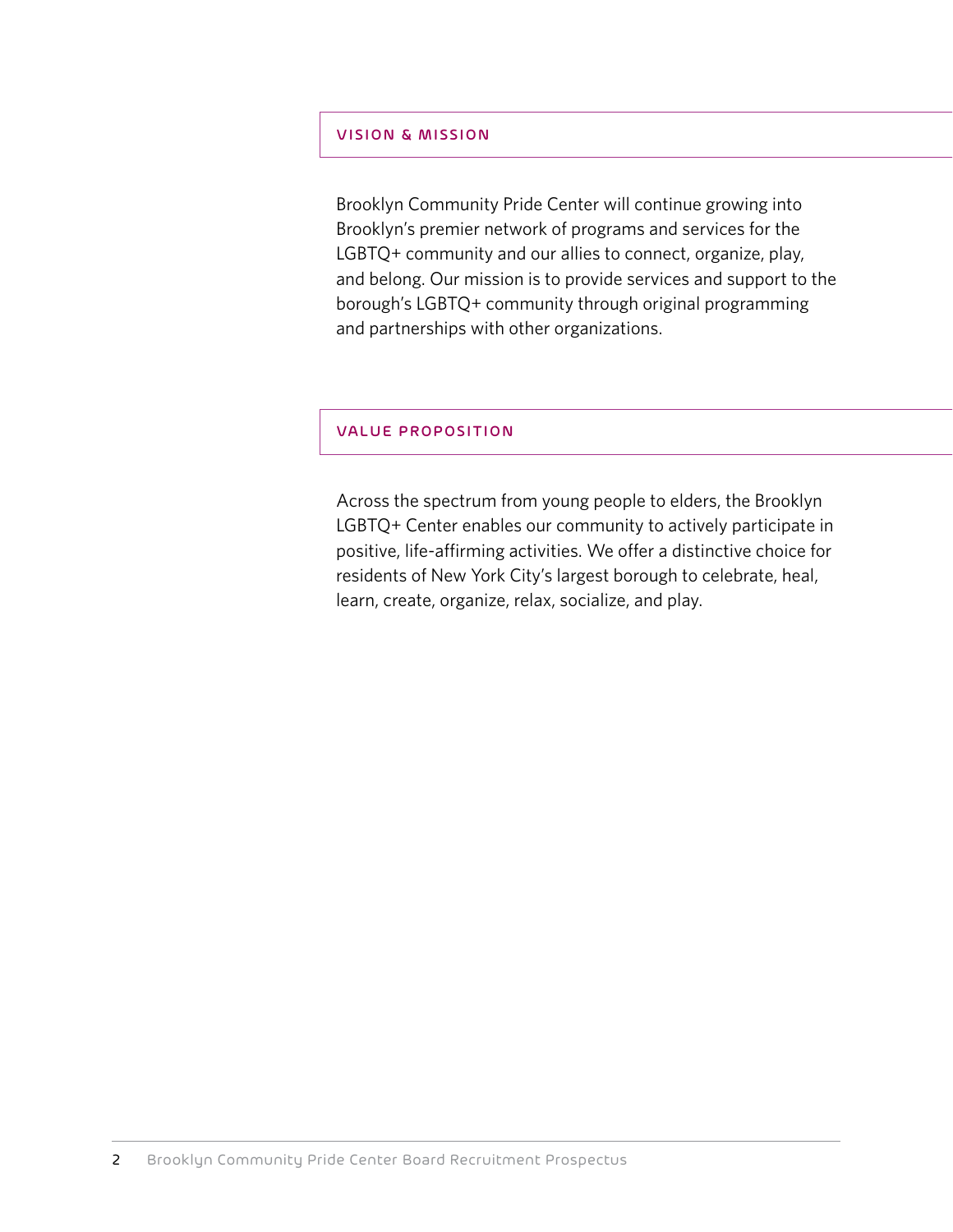## CORE VALUES

## Inclusion:

Like the color spectrum, there are too many beautiful hues in between the primary or the binary. No matter how many letters we add to LGBTQIA+, some groups will be unintentionally forgotten. Which is why we have adopted our current logo that represents and includes everyone on the spectrum of sexual orientation and gender identity.

## People First:

It can be tempting to focus on technology or other distractions at home and work. We value face-to-face interactions whenever possible. We aim to serve visitors new and old with enthusiasm and effectiveness.

## Safety:

Ours are sacred spaces that enable all members of our community, including allies, to be themselves. We stand-up for each other, seek to understand perspectives that are new, and encourage others to be brave in the face of adversity.

## Respect:

Life can be challenging for all of us. All the more reason to take a deep breath, pause, and think before speaking to ensure that our words honor diverse opinions and backgrounds.

## Transparency:

Information is important at all levels from donors to organizational decision-makers. That's why you'll see our independent audits, IRS 990s, and other documents available for review on our website.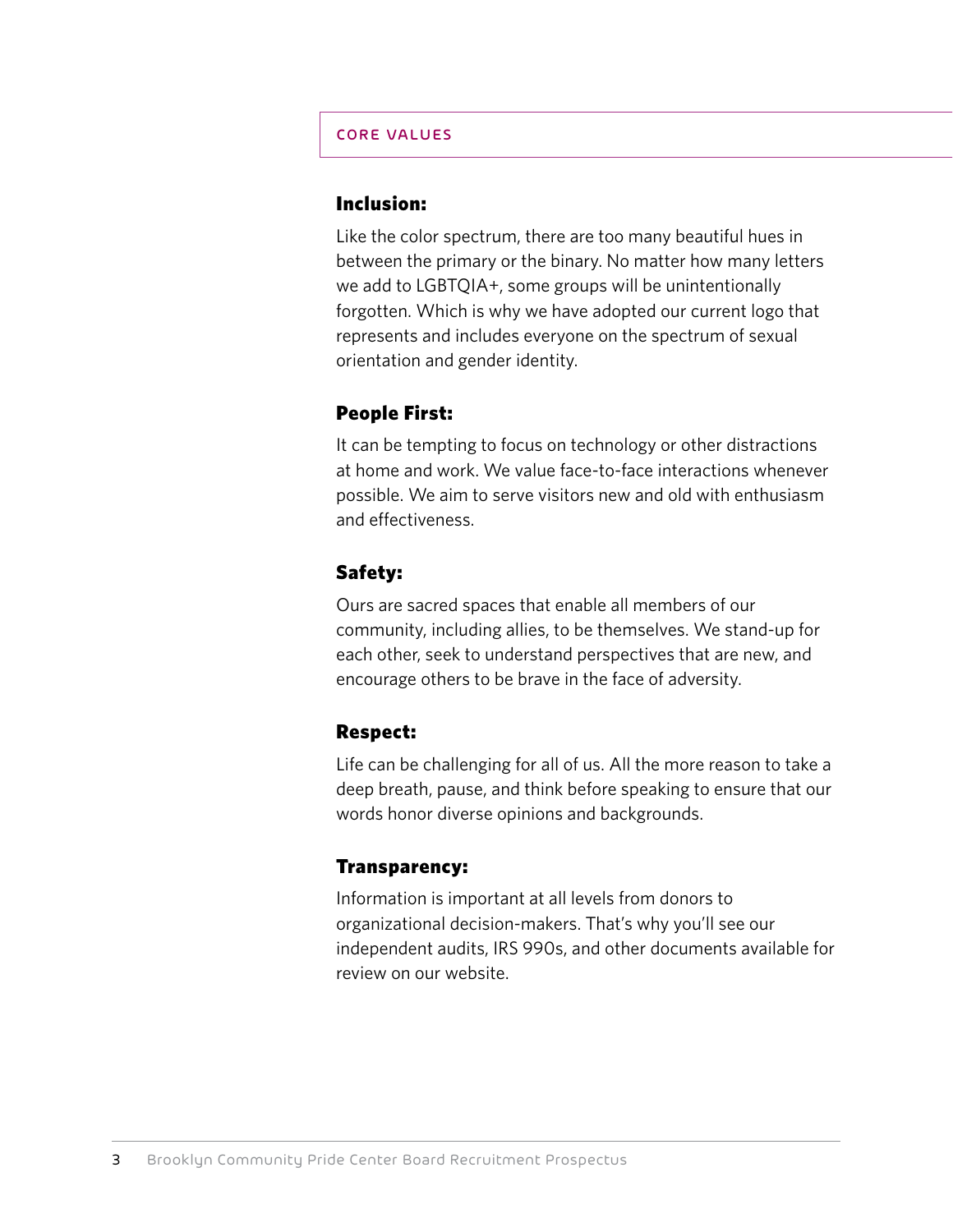#### HISTORY & PROGRAMS

"Connect to Your Center" is not just our motto. It is a deeply held belief that connection to self and community is vital in a technological world growing more disconnected and isolated.

The Center was established in 2008 because Brooklyn, the largest borough in New York City, was without a community center. Several founding members aimed to correct this by establishing relationships with elected officials and other community leaders to lend resources and expertise to the organization.

The perception that an LGBTQ+ community center was needed in Brooklyn was high and based on a thoughtful analysis of the environment and a strategic plan. The organization's strong support from Marty Markowitz, Brooklyn Borough President, was reflected in \$1m of pledged support, which would be released when the organization secured a long-term lease.

Under the board leadership of Debbie Brennan, an interim executive director was retained from March 2015 until December. By January 2016, the board had recruited Floyd Rumohr following an exhaustive national search. He continues to serve as chief executive officer.

In 2018, the organization relocated to Restoration Plaza at 1360 Fulton Street in Bedford-Stuyvesant doubling available space for community activities. The organization's budget has grown from \$300,000 in FY16 to \$1.2MM in FY20 and is experiencing significant growth.

Join us in the most ambitious plan to serve LGBTQ+ Brooklynites in the history of NYC!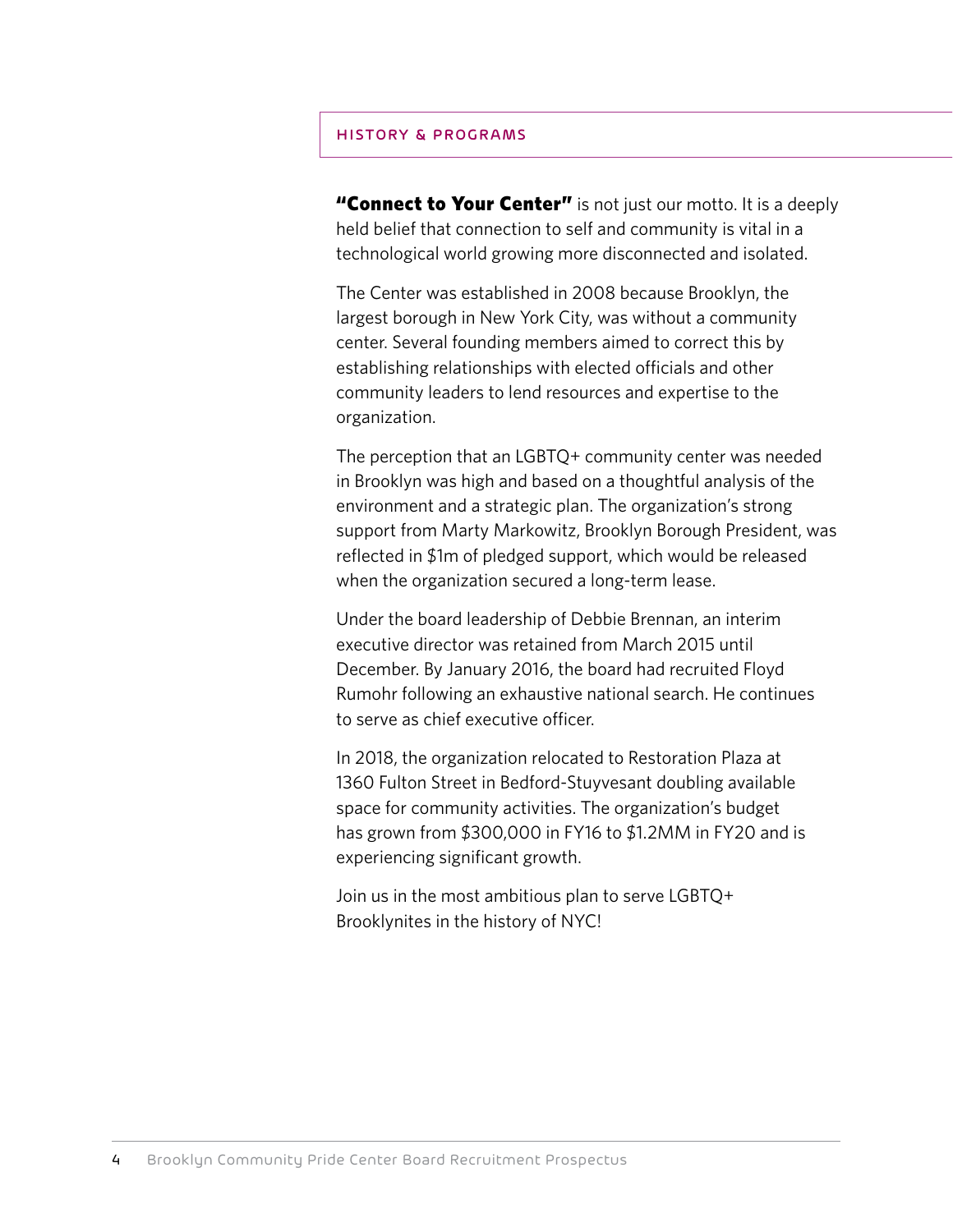## PROGRAM AREAS



# Social Isolation

People with shared hobbies, experiences, interests or struggles are at the heart of the Center. Whether learning about LGBTQ+ history, socializing with other small dog owners, participating in a book club, or playing games, we seek to reduce the growing epidemic of social isolation.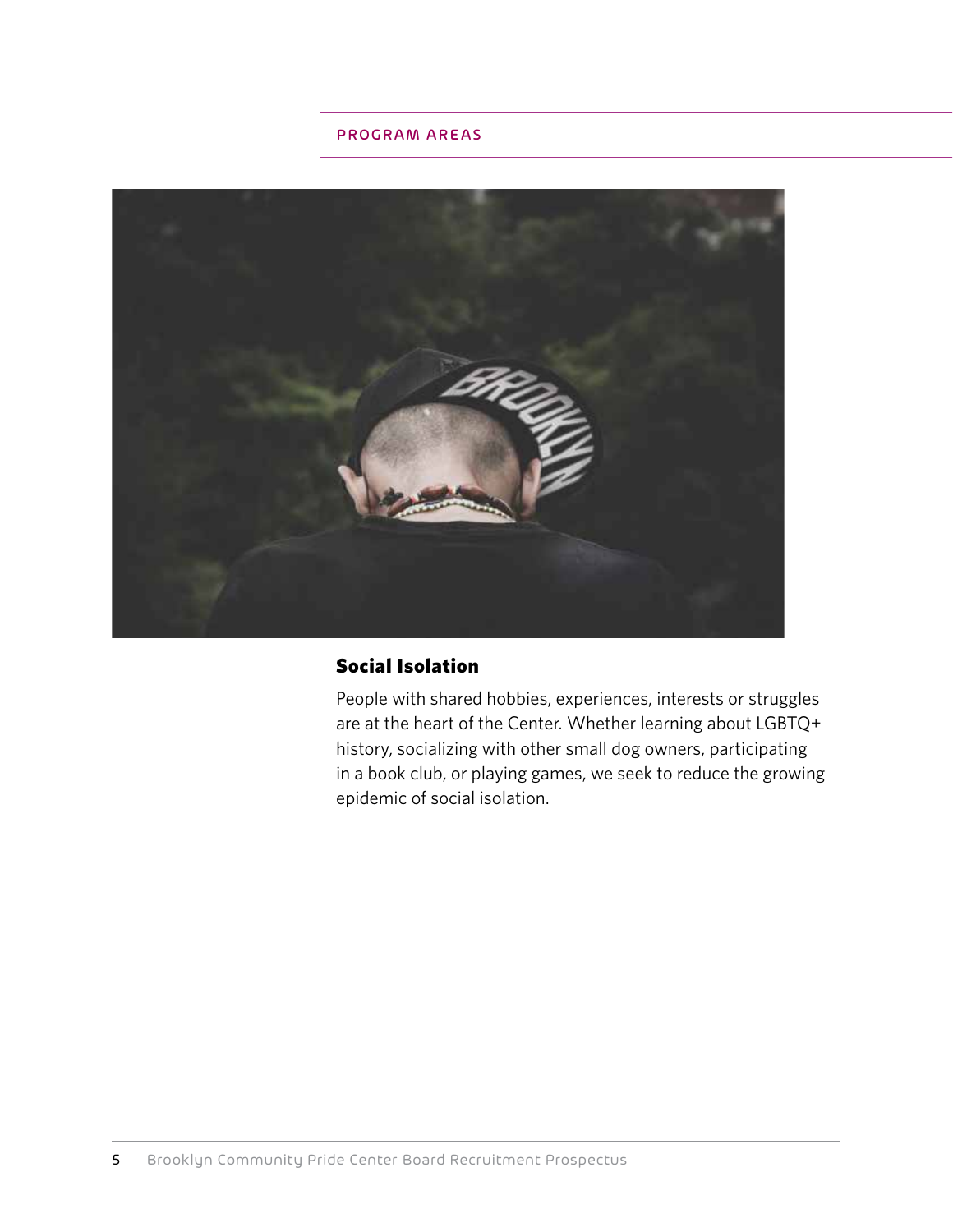

## Workforce Development

Through our Pride Path for young adults paid transitional jobs program or our LGBTQ+ WERK (Workforce, Education, and Resources Klub) discussions about career challenges from finding the job to dealing with a difficult coworker, we're helping LGBTQ+ people to overcome barriers to satisfying and sustainable employment. Over the next couple of years we will be expanding our workforce program to include services to all ages, including job placement and retention services. Our aim is to become the LGBTQ+ Workforce Center of Brooklyn and beyond.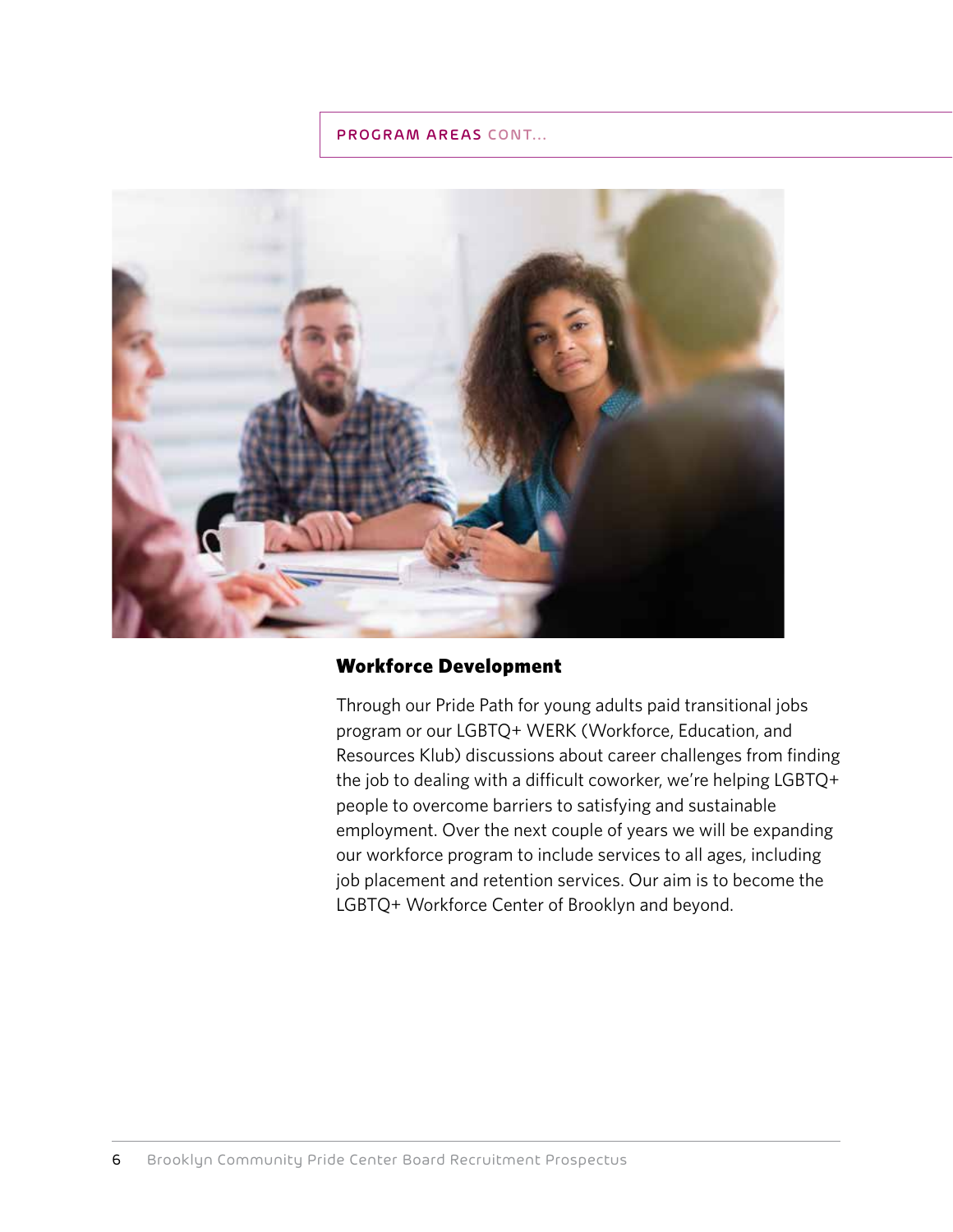

# Health & Wellness

Many of our activities focus on some aspect of health and wellness – whether that's sexual health and HIV prevention, mental health, addiction recovery, spiritual well-being, or fitness. Programs have included support groups, recovery groups, yoga classes, healing workshops, HIV testing, self-defense courses, health insurance enrollment, and so much more. Coming soon: a dedicated LGBTQ+ mental health clinic in partnership with Callen-Lorde.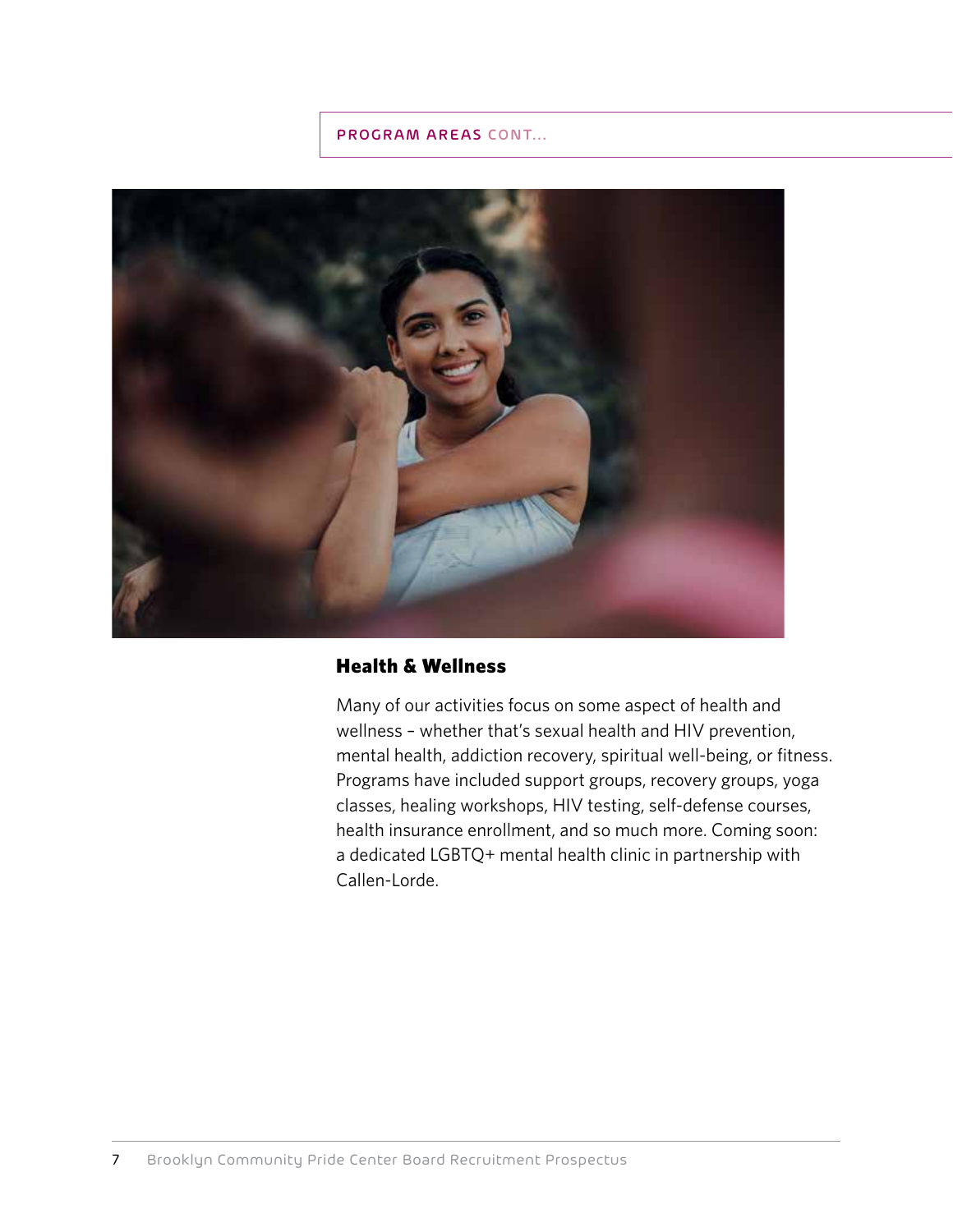

# Immigration

LGBTQ+ immigrants face unique challenges, and Brooklyn is home to a massive population of immigrants. Our LGBTQ+ New Americans Oral History Project captures and preserves their stories. We are currently connecting with community centers throughout the outer boroughs to coordinate programs and services for asylum seekers.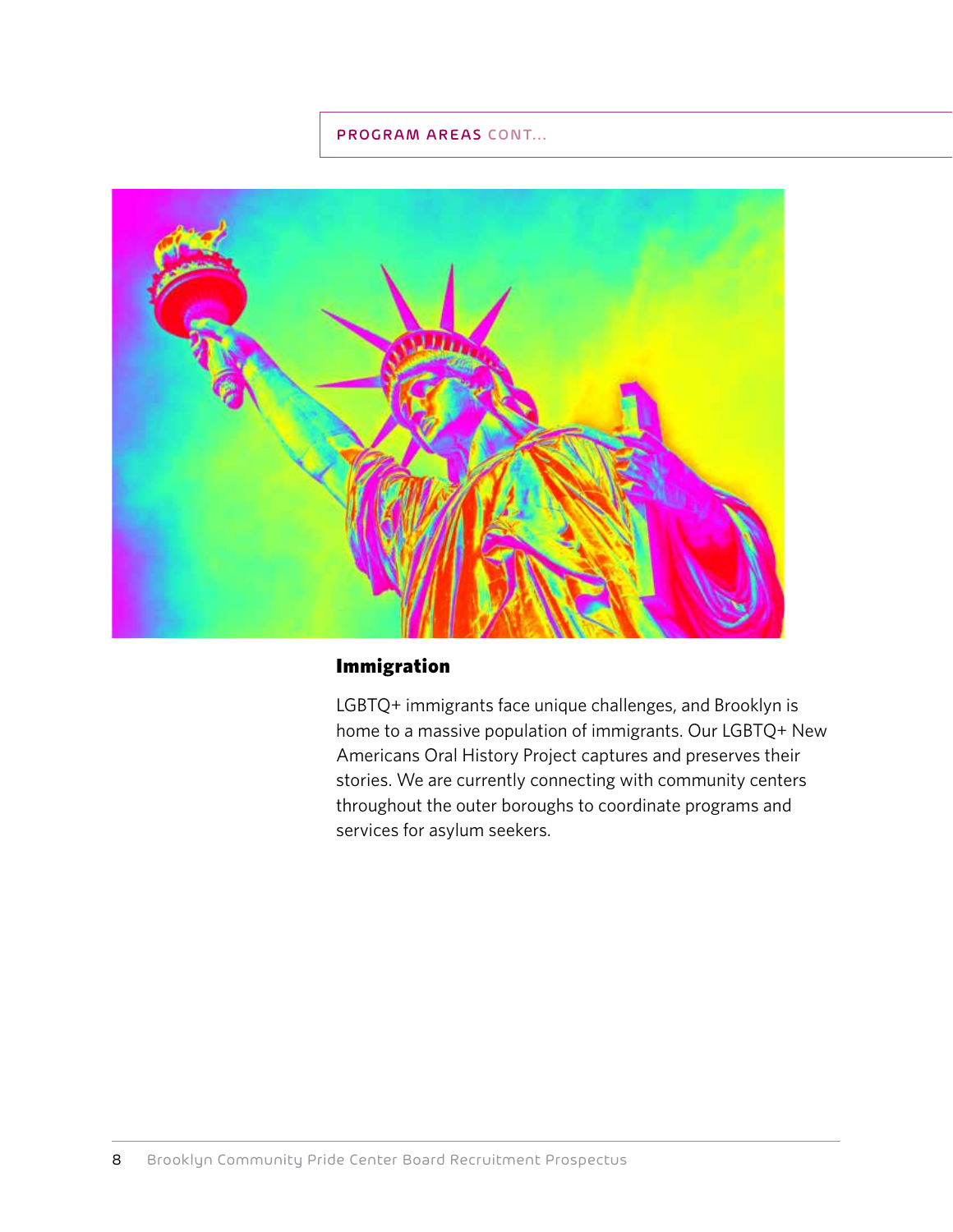

## **Homelessness**

Recent research finds that more than 40% of homeless teens and young adults identify within the LGBTQ+ spectrum. Yet Brooklyn is almost entirely lacking in LGBTQ+ specific programs for homeless youth or adults. We are committed to finding a way to fill that gap over the next five years. Meanwhile, our Pride Pantry offers free hygiene items to anyone who needs them.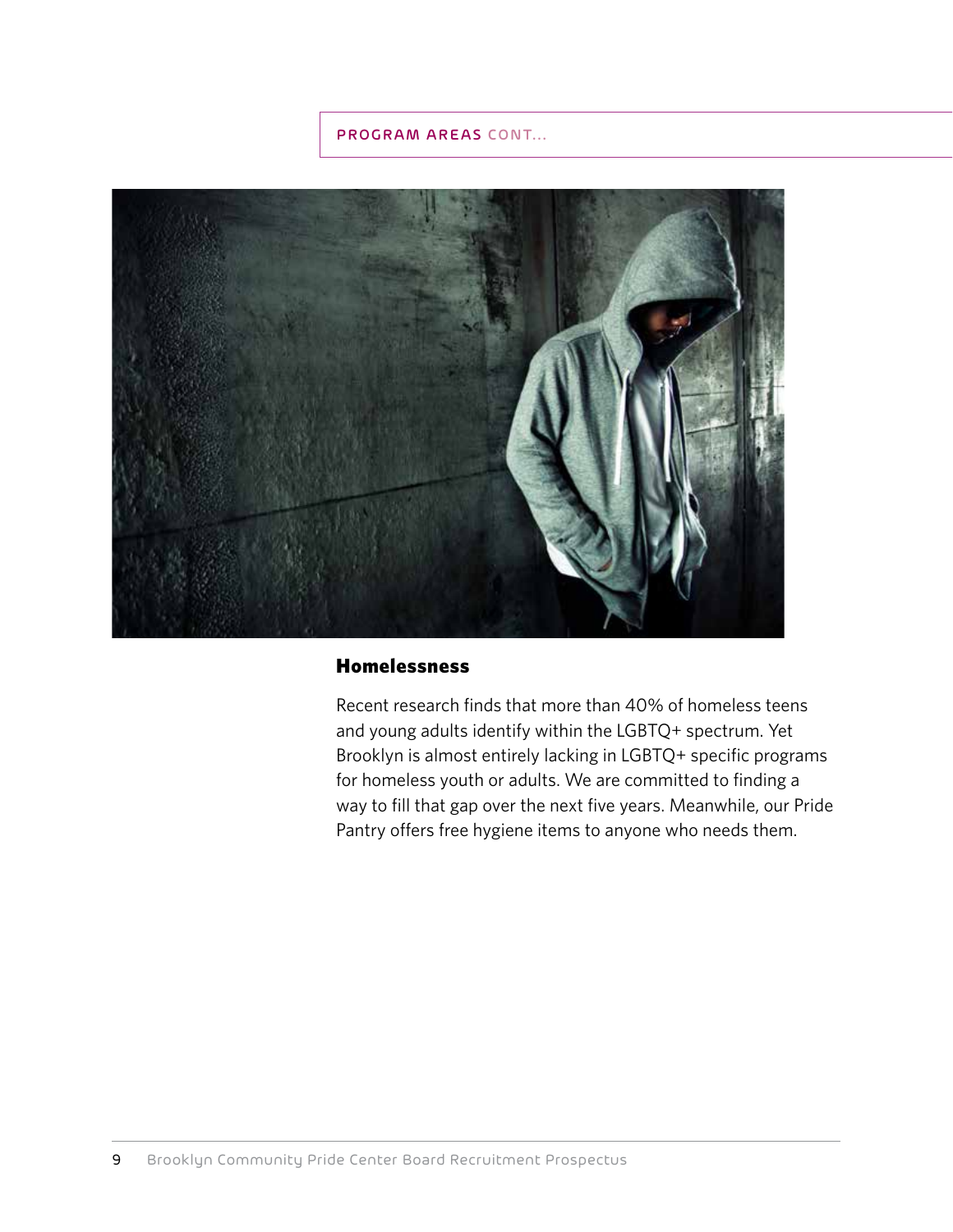

## Community Partners

12-step groups, support groups, HIV testing and counseling, and worship groups are more active than ever before thanks to community partners. Full-time partners began in 2018 and currently include, CAMBA's Young Men's Health Project, Latino Commission on AIDS, and NYU Langone's Family Health Center.





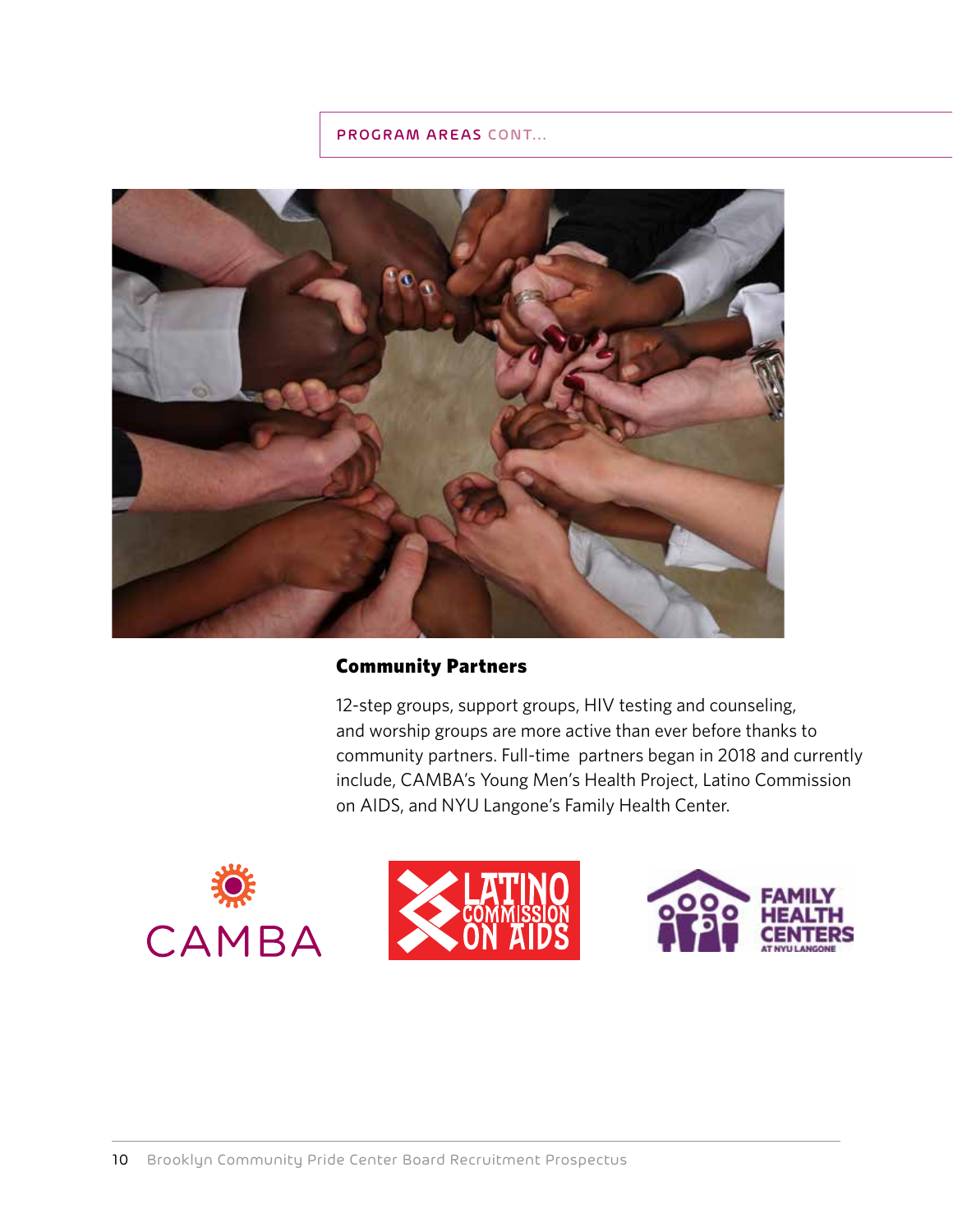## FINANCIALS

The organization's FY19 operating budget is \$1.1M, as follows. The fiscal year is from July to June. The below is based on an unaudited draft of FY19 financial statements.

| Revenue                  | <b>FY19 Actuals</b> |             |
|--------------------------|---------------------|-------------|
| <b>Contributed</b>       |                     |             |
| Individuals              | \$                  | 62,450      |
| <b>Foundations</b>       | \$                  | 165,000     |
| Government               | \$                  | 543,500     |
| Corporations             | \$                  | 212,000     |
| <b>Total Contributed</b> | \$                  | 982,950     |
| <b>Total Earned</b>      | \$                  | 83,096      |
| <b>Total In Kind</b>     | \$                  | 83,400      |
| <b>Total Revenue</b>     |                     | \$1,149,446 |

## **Expenses**

| Personnel                    | \$<br>591,282 |
|------------------------------|---------------|
| <b>Facilities</b>            | \$<br>159,782 |
| Insurance                    | \$<br>6,572   |
| Accounting and Bookkeeping   | \$<br>52,000  |
| Development and Fundraising  | \$<br>61,550  |
| Programs                     | \$<br>97,800  |
| Marketing and Communications | \$<br>50,200  |
| <b>General Operations</b>    | \$<br>30,030  |
| In Kind                      | \$<br>83,400  |
| <b>Total Expenses</b>        | \$1,142,616   |
| Surplus/Deficit              | \$<br>6,830   |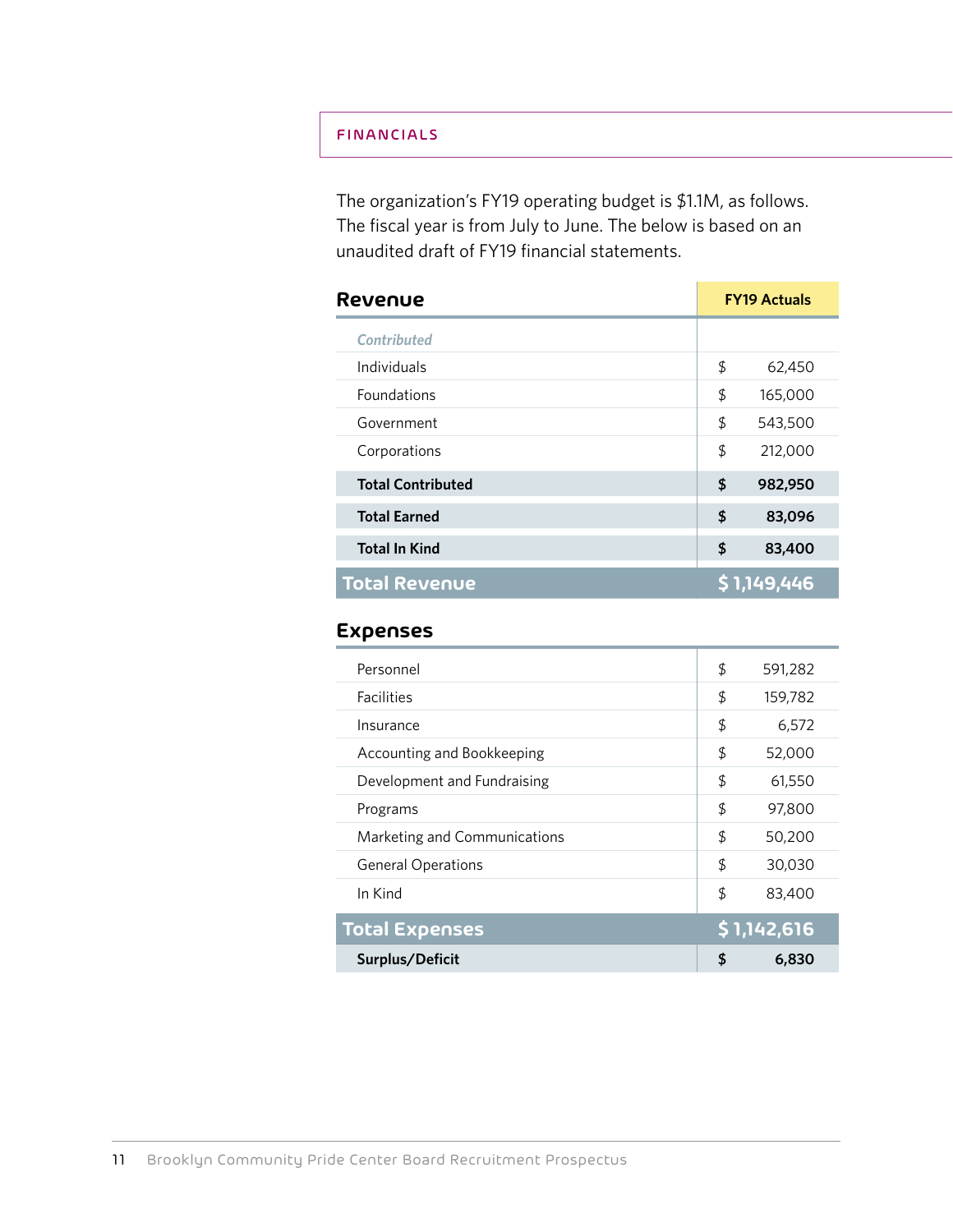#### THE BOARD

Our board development strategy aligns with rapid growth through the board's consideration of the following.

The board has an annual give/get policy of \$5,000 with a minimum give of personal resources in the amount of \$3,500. In addition, each board member:

- Attends four regular board meetings annually.
- Serves on a least one committee.
- Reviews all financial statements.
- Attends organizational events.
- Attends one annual, half-day board retreat each summer.
- Attends Gala Awards and is responsible for the sale of a minimum of five tickets.
- Adheres to state law and organizational policies with regard to conflicts of interest and confidentiality.

Past Presidents: Tom Smith, Michael Burke, Earl Brown, and Cathy Hough.

The following Board members served between 2008 and 2019 (current members are identified with an \*):

Marty Algaze, Richard Allman, Brian Benner, Sarita Niranjan Bhatt\*, Sunny Bjerk, Deborah Brennan\*, Phyllis Brower, Cami Capasso, Tom Capobianco, Donna Mae Depola, Marc Fliedner, Mo George, Terrance Knox, Ed Haggerty, Mickey Heller, Maria Ivey, Norma Jennings, Stephanie Johnson\*, David Kooy, Deborah Levinson, Susanne Lyn, Michelle LaGuerre, Marc Levine, Andrew Miller, Matthew McMorrow, Kaz Mitchell, Rosa Morales, Karen Potter\*, Marianne Nicolosi, Zulli Rolan, Jonathan Santos-Ramos\*, Omari Scott\*, Dan Schaeffer, Alex Sheldon,\* Dennis Sughrue, Sonelius Kendrick-Smith\*, Alan Washington, Jade Whitehead, James Whitty, Bob Zuckerman.

More information about current board members: http://lgbtbrooklyn.org/staff-board/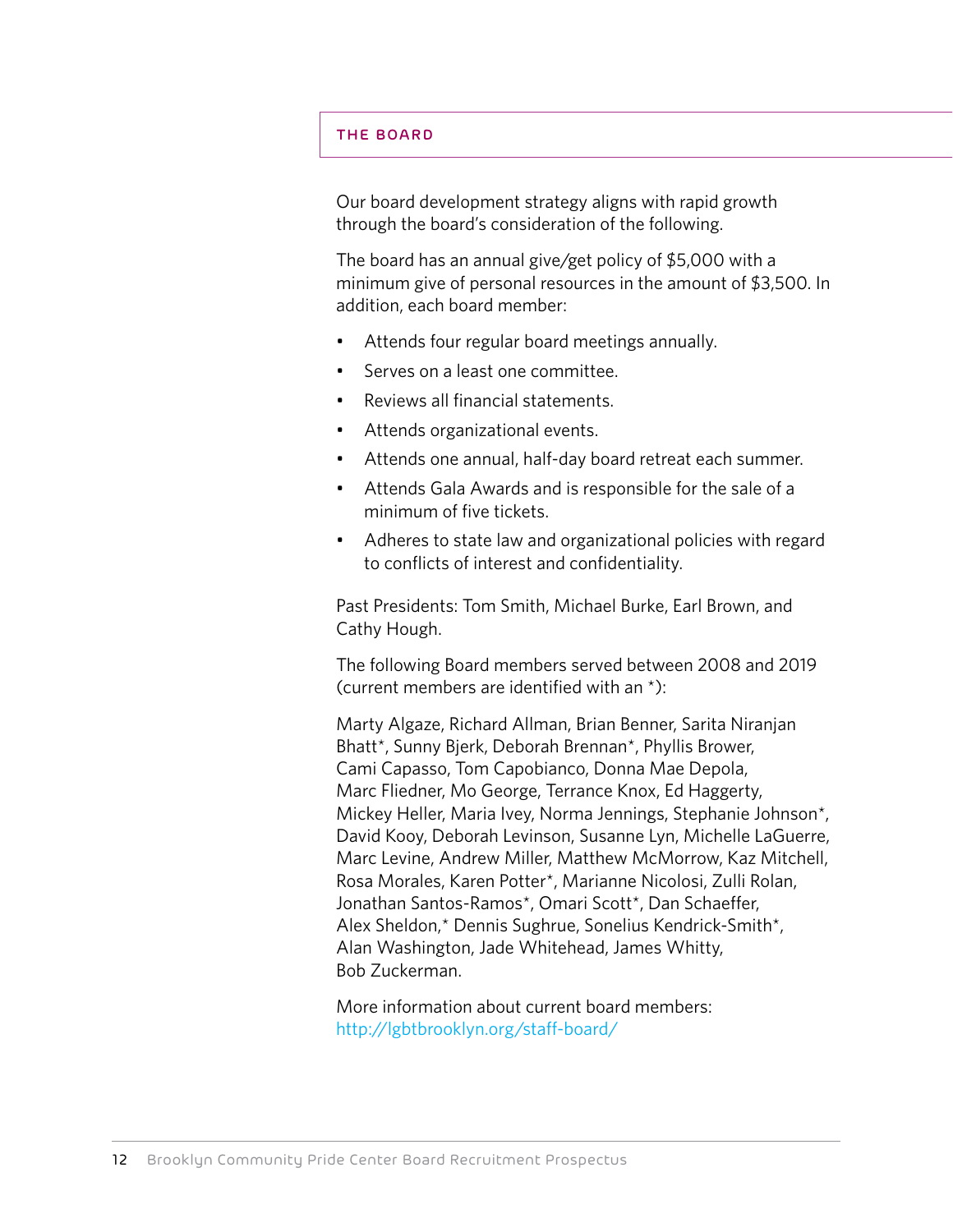#### COMMITTEES

All committees aim to achieve the goals described in **2023 Vision: A Strategic Framework for Brooklyn's Twenty-First Century LGBTQ+ Center**. Committee Chairs determine agendas, arrange for meetings, appoint members, report progress, etc.

Floyd Rumohr, Chief Executive Officer, and Debbie Brennan, Board Chair, are ex-officio members of all committees:

- **• Executive**, Debbie Brennan, Chair: Exercises all the powers of the board and acts in its stead, as needed, between meetings of the full board. All officers of the board serve on the executive committee.
- **• Finance**, Jonathan Santos-Ramos, Chair: Oversees all financial activity including but not limited to the budgeting process, cash-flow management, and investments.
- **• Audit**, vacant: This committee oversees the annual audit process.
- **• Program Evaluation Committee**, Alex Sheldon, Chair: Works with staff to ensure credible data-gathering processes and program development activities.
- **• Fund Development**, Omari Scott, Chair: Develops fundraising strategies and is responsible for the cultivation of donors and supporters.
- **• Real Estate**, Debbie Brennan, Chair: Facilitates strategies involving long and short-term physical space needs.
- **• Governance**, Sonelius Kendrick-Smith, Chair: The governance committee is responsible for ongoing review and recommendations to enhance the quality of the board of directors.
- **• PR and Marketing**, Stephanie Johnson, Chair: Focuses on building the organization's brand.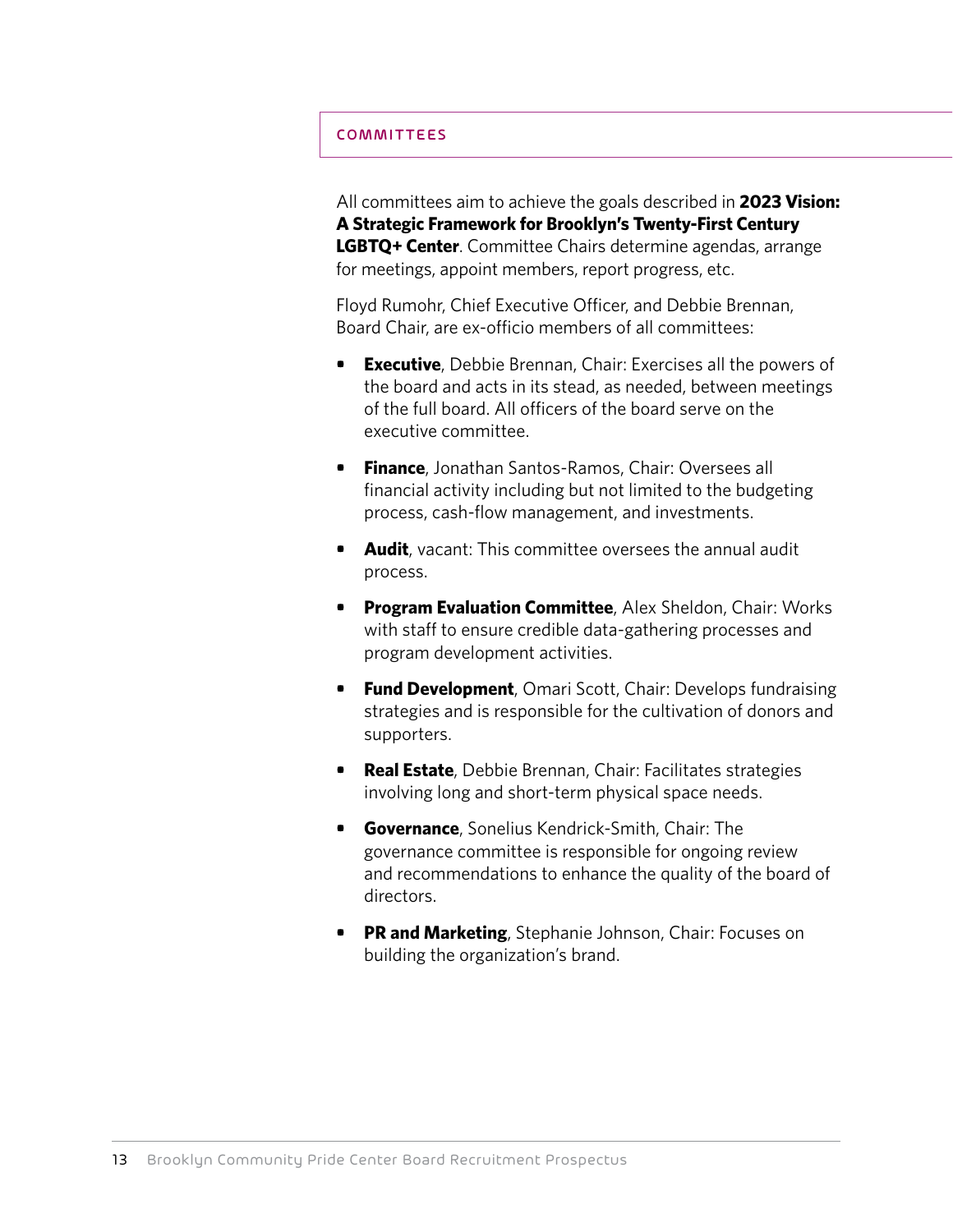#### ADVISORY COUNCIL

Advocates may support the organization through volunteering their time and expertise as members of one of the above committees or by serving as resources on the Advisory Council. Members of the Council and committee members provide expertise and advice on a limited basis and do not have the fiduciary responsibility of board members — an excellent way to support the organization when a board seat is not the best match.

#### BOARD PRIORITIES FOR RECRUITMENT

FY19 to FY20, the organization is seeking new members of the board who can help us reach the targets described in 2023 Strategic Vision Framework. Successful candidates will be tenacious fund developers with significant philanthropic interest and enthusiasm for galvanizing the board to its next level.

The board is particularly interested in developing relationships with C-Suite and managing director-level professionals who can provide significant resources to the organization.